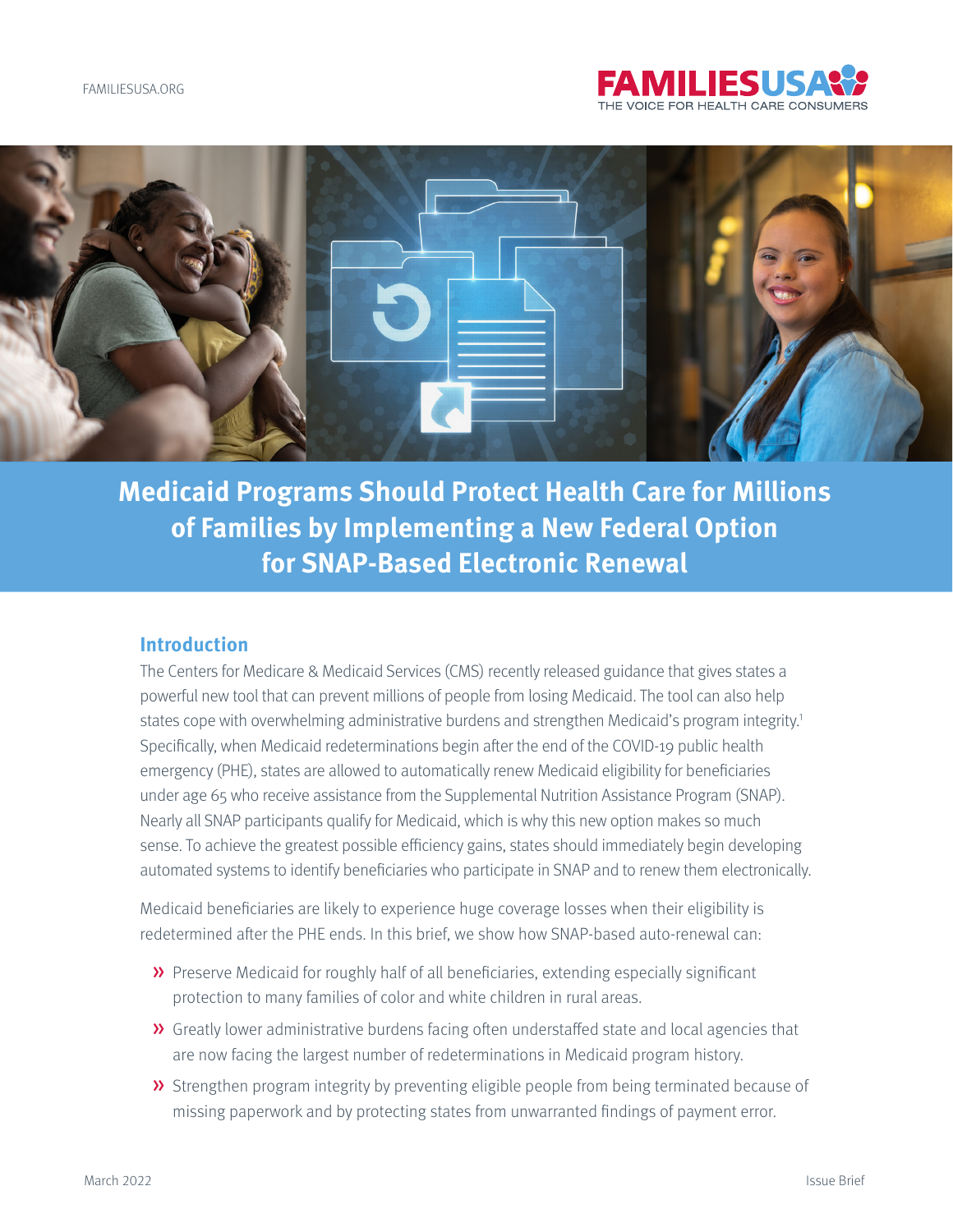### <span id="page-1-0"></span>**Background**

CMS and states are grappling with the monumental challenge of resuming Medicaid redeterminations for the first time since early 2020. Before the pandemic, Medicaid programs were required to redetermine eligibility every 12 months. They would sometimes do so more frequently — for example, when matches with quarterly wage information suggested that income may have risen above Medicaid eligibility levels. In such cases, states would often send families notices requesting information. Families frequently were terminated after not returning the requested paperwork. This pattern was a key contributor to millions of families and children losing Medicaid from 2017 through 2019. $2$ 

Section 6008 of the Families First Coronavirus Response Act (Families First)<sup>[3](#page-8-0)</sup> temporarily halted this redetermination practice. It gave Medicaid programs a 6.2% increase in their Federal Medical Assistance Percentage (FMAP) for the duration of the PHE. But in exchange, states were required to follow maintenance of effort requirements, including a prohibition against terminating families' Medicaid coverage so long as the PHE continued.<sup>4</sup>

Soon after President Biden ends the PHE, states will stop receiving these extra federal dollars and will once again begin redetermining eligibility. Many families are likely to lose coverage as a result.

# Unless states take immediate and effective action, Medicaid coverage losses are likely to exceed any experienced in the past.

As of September 2021, 85 million people relied on Medicaid or the Children's Health Insurance Program (CHIP) for health care, including 78 million people who had Medicaid, by far the largest number of beneficiaries in the program's history.<sup>[5](#page-8-0)</sup> Once Medicaid programs begin updating their eligibility status, state agencies will be required to conduct far more eligibility assessments than ever before, despite significant workforce shortages in much of the country.<sup>6</sup> As a recent NPR story concluded, a "tsunami of work approaches," but "many state and local offices are short-staffed."[7](#page-8-0)

Unless states take immediate and effective action, Medicaid coverage losses are likely to exceed any experienced in the past. Urban Institute researchers project that between 12.9 million and 15.[8](#page-8-0) million people will lose Medicaid if typical pre-pandemic patterns apply.<sup>8</sup> This projection underestimates probable coverage losses, since the forthcoming start to redeterminations will likely see higher termination levels than were typical before the pandemic.<sup>9</sup> Yet even a 12[.9](#page-8-0) million person drop in Medicaid coverage would be more than five times the largest previous annual loss ever recorded[.10](#page-8-0)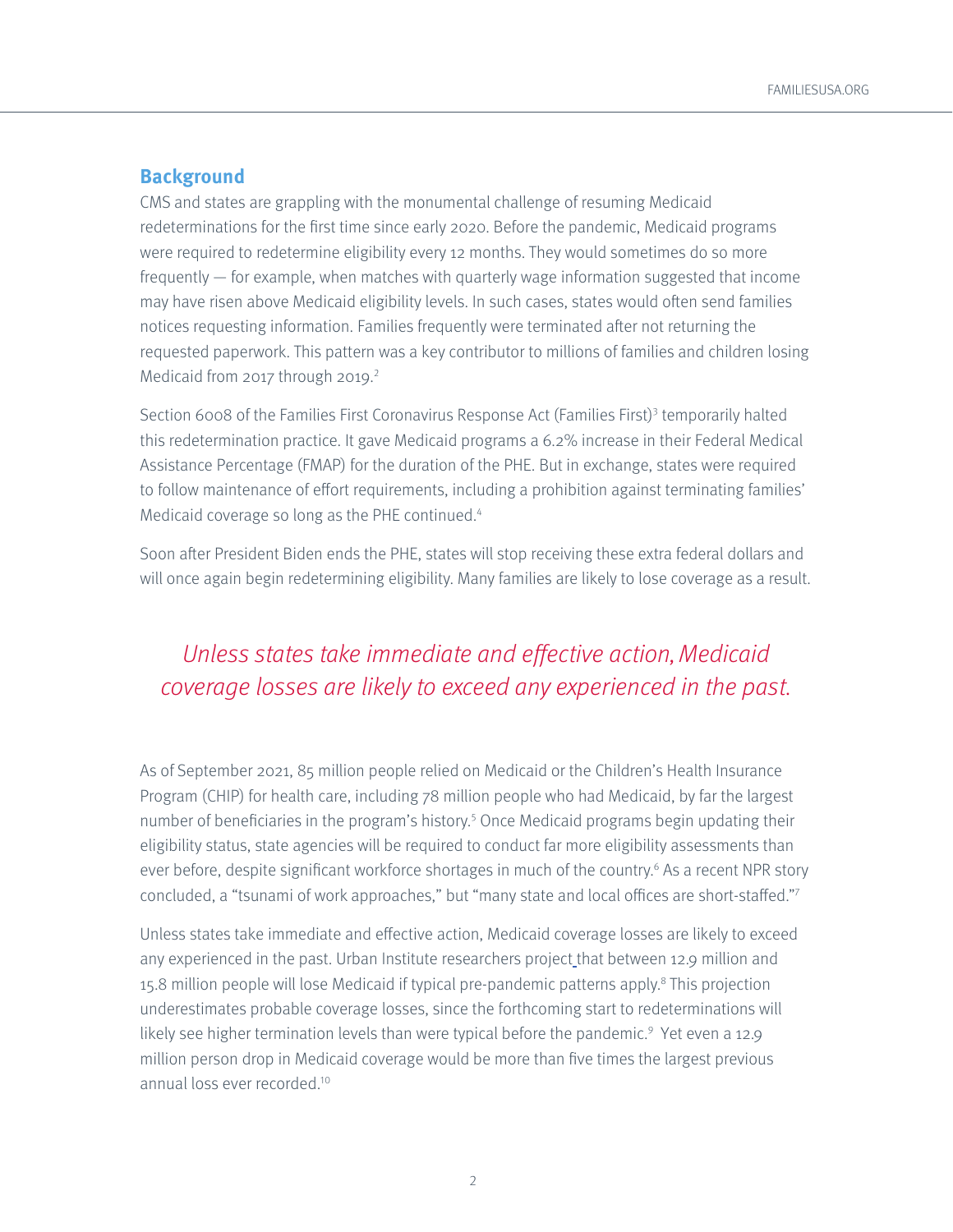## <span id="page-2-0"></span>When Medicaid coverage isn't renewed electronically, significant burdens fall on families and Medicaid agencies.

Recent history suggests that most Medicaid terminations will result from families not providing requested paperwork. This happened as Utah redetermined eligibility for children in its separate CHIP program, when more than  $40\%$  of all covered children were terminated.<sup>11</sup> It also happened when states like Texas,<sup>12</sup> Louisiana,<sup>[13](#page-9-0)</sup> Arkansas,<sup>14</sup> Missouri<sup>15</sup> and Tennessee<sup>[16](#page-9-0)</sup> terminated hundreds of thousands of Medicaid families from 2017 through 2019 because of short-term income spikes. The states sent notices requesting information, and the vast majority of coverage terminations resulted when people did not provide the requested paperwork. Families moved and never got the notices, did not open the mail, did not understand the notice, did not understand what they needed to do to preserve coverage, or were unable to fulfill burdensome administrative requirements for retaining health care. As explained by the Office of Management Budget:

The onerous experiences that individuals and entities can encounter when trying to access a public benefit are known as 'administrative burdens.' These burdens include time spent on applications and paperwork, but also factors like time spent traveling to in-person visits, answering notices and phone calls to verify eligibility, navigating web interfaces, and collecting any documentation required to prove eligibility. Research indicates that where there are administrative burdens, they do not fall equally on all entities and individuals, leading to disproportionate underutilization of critical services and programs, as well as unequal costs of access, often by the people and communities who need them the most. Burdens that seem minor when designing and implementing a program can have substantial negative effects for individuals already facing scarcity. …[A]ny additional hurdle in an application process can lead to drop-off in program participation…"[17](#page-9-0)

One analysis by Cindy Mann, who ran the Medicaid program at CMS under the Obama administration, and her colleagues at Manatt Health concluded, "increasing the proportion of renewals that a state conducts electronically — without sending paperwork to beneficiaries — will likely be the most important single step states and CMS can take to avoid coverage losses.<sup>18</sup>

When Medicaid coverage isn't renewed electronically, significant burdens fall on families and Medicaid agencies. A family's ability to keep their Medicaid coverage depends on how well they are able to cope with administrative demands for paperwork. But it also depends on whether their state's Medicaid agency has accurate contact information, drafts easily understood notices in multiple languages, sends the notices in a timely fashion, provides quality consumer education and customer assistance via fully accessible and rapidly available call center operations, and has a strong fair hearings and appeals process. Electronic renewal protects families from all of those contingencies. As we show next, the protection extended by the recently approved option for SNAP-based electronic renewal would be remarkably broad.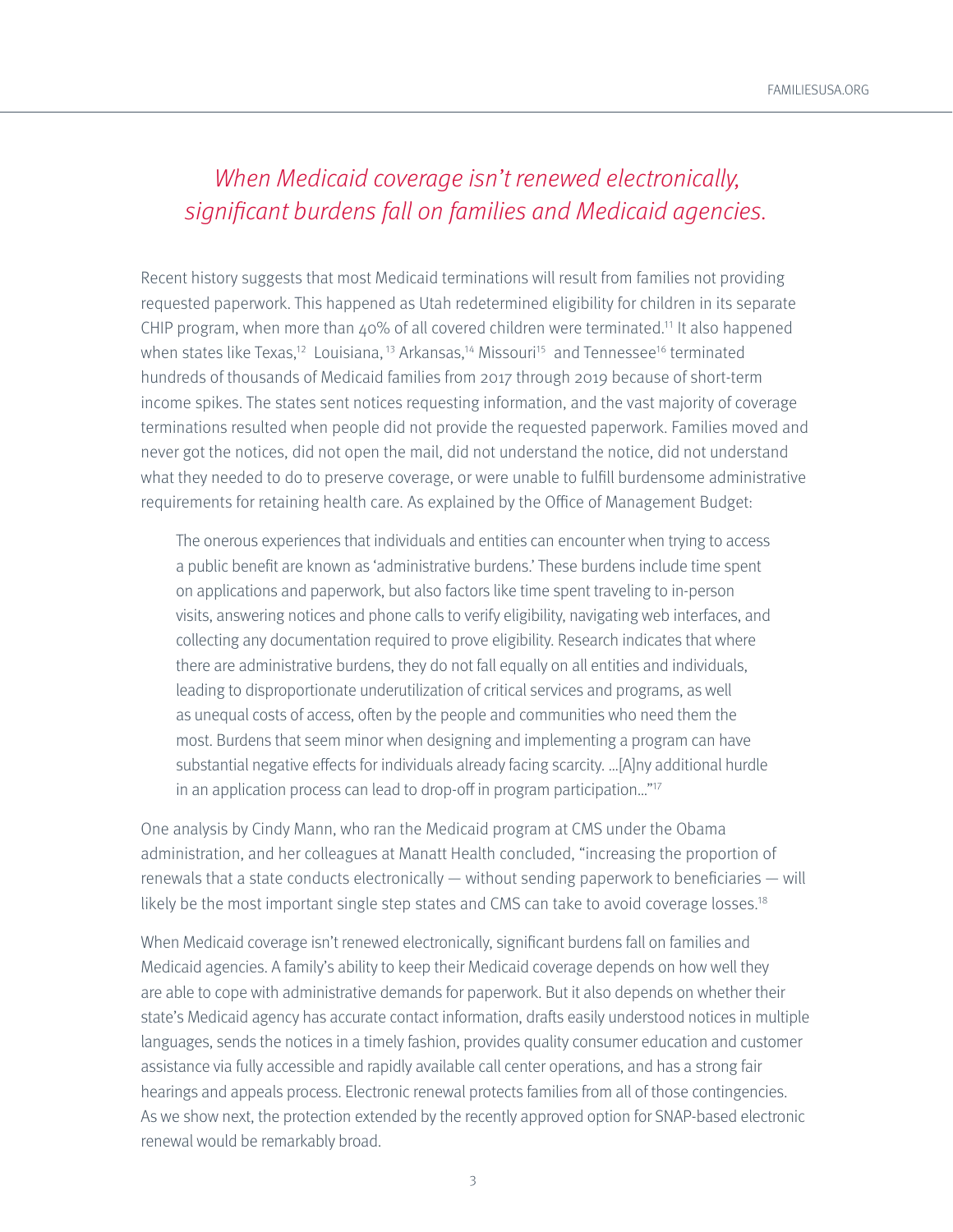### **By Automatically Renewing Eligibility Based on SNAP Receipt, States Can Protect Millions of Families Who Rely on Medicaid for Their Health Care**

CMS's new guidance substantially clarifies state duties and options involving Medicaid redeterminations when the PHE ends. One key feature of the guidance authorizes states to automatically renew Medicaid for beneficiaries under age 65 who receive SNAP. According to research cited by CMS,<sup>[19](#page-10-0)</sup> 97% of SNAP recipients under age 65 qualify for Medicaid, including children everywhere and adults in states with expanded eligibility. Receipt of SNAP is thus reliable proof of Medicaid eligibility.

Indeed, **implementing the CMS-approved option for SNAP-based electronic renewal may be the most consequential step a state can take to protect families** who rely on Medicaid for health care. **In 2020, more than 23 million Medicaid beneficiaries under age 65 received SNAP benefits, including 12 million children.<sup>20</sup> Among them were:** 

| 8.2                   | 6.7                   | 6.0                      |
|-----------------------|-----------------------|--------------------------|
| <b>MILLION</b>        | <b>MILLION</b>        | <b>MILLION</b>           |
| white beneficiaries,  | Latino beneficiaries, | African American         |
| including 3.5 million | including 3.2 million | beneficiaries, including |
| children.             | children.             | 3.2 million children.    |

According to Census Bureau data,  $42\%$  of all Medicaid beneficiaries under age 65, including  $46\%$ of children, received SNAP in 2020. But because those data significantly undercount the number of SNAP beneficiaries,<sup>21</sup> it seems likely that SNAP reaches at least half Medicaid beneficiaries, making SNAP-based auto-renewal an even more powerful tool for protecting low-income families.

Using SNAP in this way will protect health care for diverse communities. For example, it would safeguard coverage for the 56% of African American Medicaid beneficiaries under age 65 who receive SNAP, including 60% of all African American children who rely on Medicaid. Another Medicaid group protected by this new strategy would be white children living in rural areas, 45% of whom receive SNAP. As noted earlier, these percentages are likely too small, because they are based on Census Bureau data that underestimate SNAP receipt.<sup>22</sup>

Table 1 shows the number of Medicaid beneficiaries who received SNAP in 2020 (according to Census Bureau data) and whose coverage would therefore be protected if their state implemented SNAP auto-renewal. Tabulations with state-specific information by race, ethnicity and residence outside metropolitan areas are available upon request.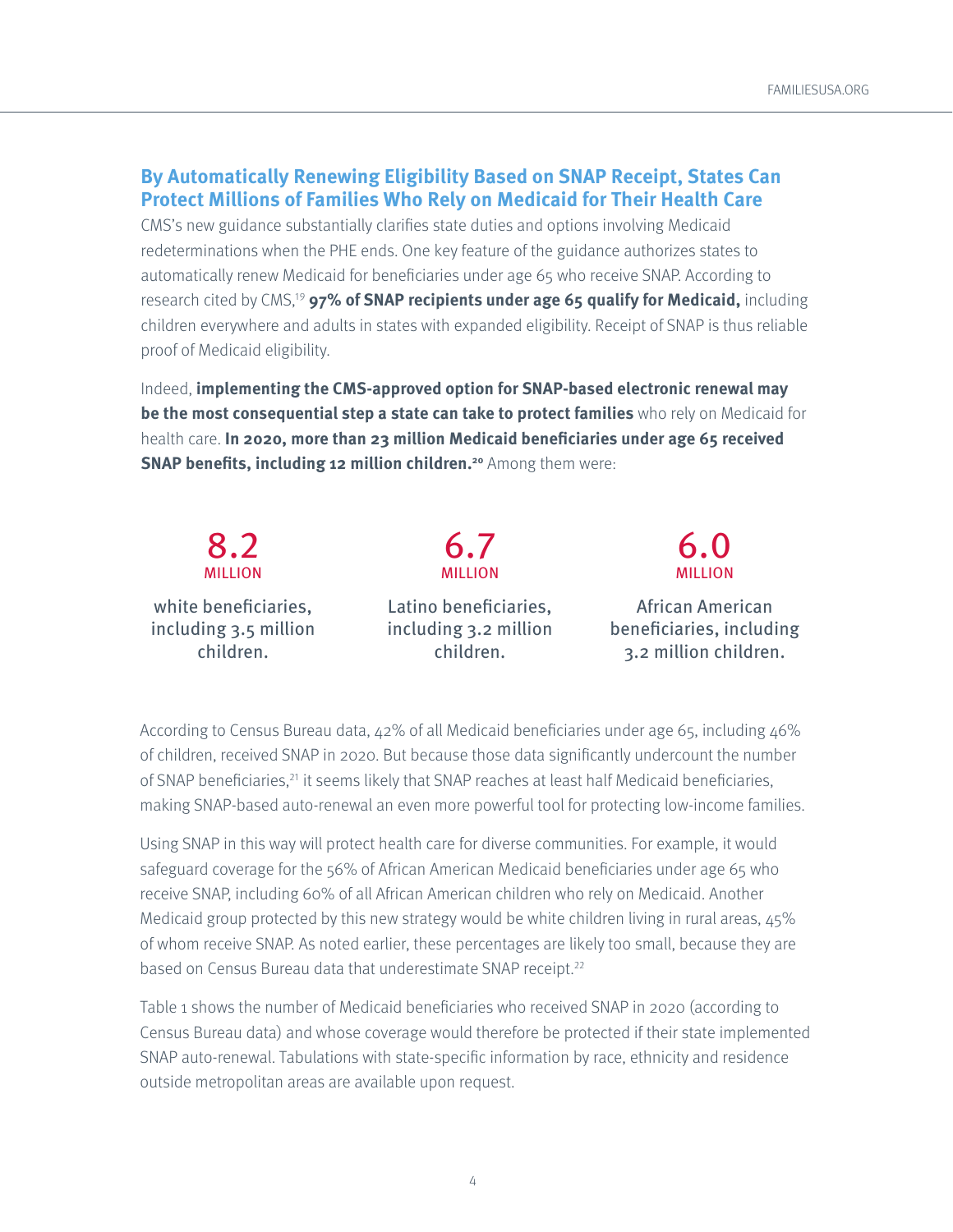| <b>State</b>                   | <b>Medicaid-Enrolled</b><br><b>Children Who Received</b><br><b>SNAP</b> |                                                                    | <b>Medicaid-Enrolled Adults</b><br><b>Under Age 65 Who Received</b><br><b>SNAP</b> |                                                                                         | <b>Medicaid-Enrolled People</b><br><b>Under Age 65 Who Received</b><br><b>SNAP</b> |                                                                                         |
|--------------------------------|-------------------------------------------------------------------------|--------------------------------------------------------------------|------------------------------------------------------------------------------------|-----------------------------------------------------------------------------------------|------------------------------------------------------------------------------------|-----------------------------------------------------------------------------------------|
|                                | <b>Number of</b><br><b>Children</b>                                     | % of All<br><b>Medicaid-</b><br><b>Enrolled</b><br><b>Children</b> | <b>Number of</b><br><b>Adults</b>                                                  | % of All<br><b>Medicaid-</b><br><b>Enrolled</b><br><b>Adults Under</b><br><b>Age 65</b> | <b>Number of</b><br><b>Beneficiaries</b>                                           | % of All<br><b>Medicaid-</b><br><b>Enrolled</b><br><b>People Under</b><br><b>Age 65</b> |
| <b>Alabama</b>                 | 198,000                                                                 | 45%                                                                | 147,000                                                                            | 39%                                                                                     | 345,000                                                                            | 42%                                                                                     |
| <b>Alaska</b>                  | 19,000                                                                  | 31%                                                                | 23,000                                                                             | 27%                                                                                     | 43,000                                                                             | 29%                                                                                     |
| <b>Arizona</b>                 | 244,000                                                                 | 37%                                                                | 276,000                                                                            | 35%                                                                                     | 520,000                                                                            | 36%                                                                                     |
| <b>Arkansas</b>                | 117,000                                                                 | 32%                                                                | 83,000                                                                             | 27%                                                                                     | 201,000                                                                            | 30%                                                                                     |
| California                     | 1,344,000                                                               | 39%                                                                | 1,547,000                                                                          | 31%                                                                                     | 2,891,000                                                                          | 34%                                                                                     |
| <b>Colorado</b>                | 128,000                                                                 | 31%                                                                | 158,000                                                                            | 33%                                                                                     | 286,000                                                                            | 32%                                                                                     |
| <b>Connecticut</b>             | 110,000                                                                 | 37%                                                                | 140,000                                                                            | 31%                                                                                     | 250,000                                                                            | 33%                                                                                     |
| <b>Delaware</b>                | 24,000                                                                  | 32%                                                                | 29,000                                                                             | 32%                                                                                     | 53,000                                                                             | 32%                                                                                     |
| <b>District of</b><br>Columbia | 29,000                                                                  | 51%                                                                | 41,000                                                                             | 44%                                                                                     | 70,000                                                                             | 47%                                                                                     |
| <b>Florida</b>                 | 820,000                                                                 | 49%                                                                | 684,000                                                                            | 54%                                                                                     | 1,504,000                                                                          | 51%                                                                                     |
| Georgia                        | 427,000                                                                 | 42%                                                                | 233,000                                                                            | 43%                                                                                     | 660,000                                                                            | 42%                                                                                     |
| <b>Hawaii</b>                  | 65,000                                                                  | 62%                                                                | 57,000                                                                             | 54%                                                                                     | 122,000                                                                            | 58%                                                                                     |
| Idaho                          | 57,000                                                                  | 34%                                                                | 47,000                                                                             | 40%                                                                                     | 103,000                                                                            | 36%                                                                                     |
| <b>Illinois</b>                | 441,000                                                                 | 50%                                                                | 461,000                                                                            | 50%                                                                                     | 902,000                                                                            | 50%                                                                                     |
| <b>Indiana</b>                 | 214,000                                                                 | 46%                                                                | 207,000                                                                            | 35%                                                                                     | 421,000                                                                            | 40%                                                                                     |
| lowa                           | 92,000                                                                  | 36%                                                                | 109,000                                                                            | 43%                                                                                     | 201,000                                                                            | 40%                                                                                     |
| <b>Kansas</b>                  | 64,000                                                                  | 37%                                                                | 38,000                                                                             | 29%                                                                                     | 103,000                                                                            | 33%                                                                                     |
| <b>Kentucky</b>                | 239,000                                                                 | 56%                                                                | 225,000                                                                            | 41%                                                                                     | 464,000                                                                            | 47%                                                                                     |
| Louisiana                      | 266,000                                                                 | 49%                                                                | 265,000                                                                            | 41%                                                                                     | 531,000                                                                            | 45%                                                                                     |
| <b>Maine</b>                   | 48,000                                                                  | 51%                                                                | 56,000                                                                             | 47%                                                                                     | 104,000                                                                            | 49%                                                                                     |
| <b>Maryland</b>                | 175,000                                                                 | 45%                                                                | 205,000                                                                            | 47%                                                                                     | 380,000                                                                            | 46%                                                                                     |
| <b>Massachusetts</b>           | 265,000                                                                 | 55%                                                                | 294,000                                                                            | $32\%$                                                                                  | 559,000                                                                            | 40%                                                                                     |
| <b>Michigan</b>                | 393,000                                                                 | 54%                                                                | 541,000                                                                            | 49%                                                                                     | 934,000                                                                            | 51%                                                                                     |
| <b>Minnesota</b>               | 125,000                                                                 | 39%                                                                | 106,000                                                                            | 34%                                                                                     | 230,000                                                                            | 36%                                                                                     |
| <b>Mississippi</b>             | 133,000                                                                 | 43%                                                                | 106,000                                                                            | 54%                                                                                     | 239,000                                                                            | 47%                                                                                     |
| <b>Missouri</b>                | 206,000                                                                 | 46%                                                                | 98,000                                                                             | 44%                                                                                     | 303,000                                                                            | 45%                                                                                     |

# Table 1. Medicaid beneficiaries who received SNAP in 2020, by state and age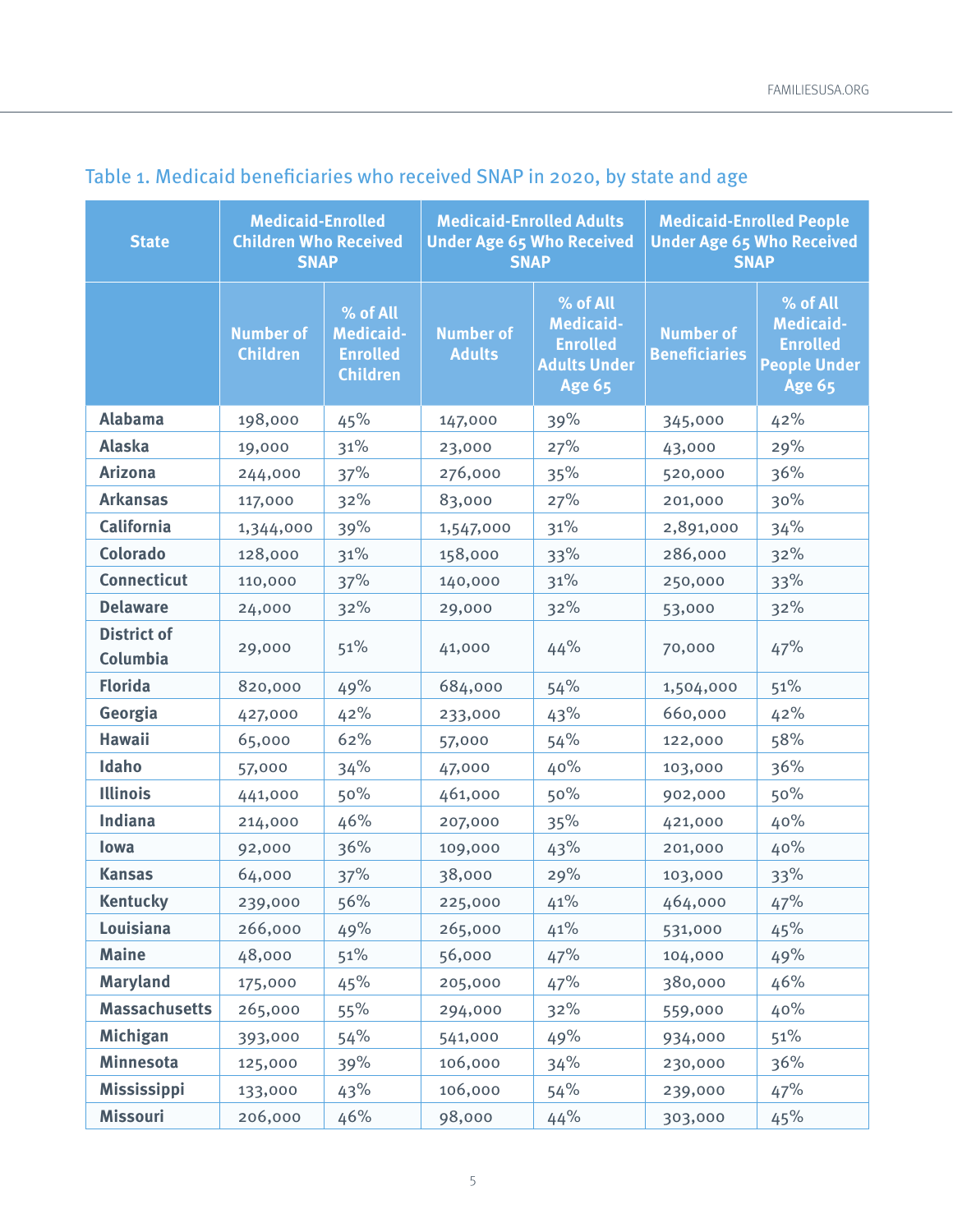| <b>State</b>          | <b>Medicaid-Enrolled</b><br><b>Children Who Received</b><br><b>SNAP</b> |                                                                    | <b>Medicaid-Enrolled Adults</b><br><b>Under Age 65 Who Received</b><br><b>SNAP</b> |                                                                                         | <b>Medicaid-Enrolled People</b><br><b>Under Age 65 Who Received</b><br><b>SNAP</b> |                                                                                         |
|-----------------------|-------------------------------------------------------------------------|--------------------------------------------------------------------|------------------------------------------------------------------------------------|-----------------------------------------------------------------------------------------|------------------------------------------------------------------------------------|-----------------------------------------------------------------------------------------|
|                       | <b>Number of</b><br><b>Children</b>                                     | % of All<br><b>Medicaid-</b><br><b>Enrolled</b><br><b>Children</b> | <b>Number of</b><br><b>Adults</b>                                                  | % of All<br><b>Medicaid-</b><br><b>Enrolled</b><br><b>Adults Under</b><br><b>Age 65</b> | <b>Number of</b><br><b>Beneficiaries</b>                                           | % of All<br><b>Medicaid-</b><br><b>Enrolled</b><br><b>People Under</b><br><b>Age 65</b> |
| <b>Montana</b>        | 32,000                                                                  | 35%                                                                | 35,000                                                                             | 34%                                                                                     | 68,000                                                                             | 34%                                                                                     |
| <b>Nebraska</b>       | 69,000                                                                  | 54%                                                                | 35,000                                                                             | 42%                                                                                     | 104,000                                                                            | 49%                                                                                     |
| <b>Nevada</b>         | 137,000                                                                 | 48%                                                                | 133,000                                                                            | 44%                                                                                     | 269,000                                                                            | 46%                                                                                     |
| <b>New Hampshire</b>  | 22,000                                                                  | 34%                                                                | 28,000                                                                             | 38%                                                                                     | 50,000                                                                             | 36%                                                                                     |
| <b>New Jersey</b>     | 221,000                                                                 | 38%                                                                | 202,000                                                                            | 29%                                                                                     | 423,000                                                                            | 33%                                                                                     |
| <b>New Mexico</b>     | 159,000                                                                 | 60%                                                                | 167,000                                                                            | 58%                                                                                     | 326,000                                                                            | 59%                                                                                     |
| <b>New York</b>       | 688,000                                                                 | 43%                                                                | 735,000                                                                            | 29%                                                                                     | 1,423,000                                                                          | 34%                                                                                     |
| <b>North Carolina</b> | 462,000                                                                 | 48%                                                                | 275,000                                                                            | 43%                                                                                     | 737,000                                                                            | 46%                                                                                     |
| <b>North Dakota</b>   | 15,000                                                                  | 40%                                                                | 11,000                                                                             | 31%                                                                                     | 26,000                                                                             | 35%                                                                                     |
| Ohio                  | 640,000                                                                 | 65%                                                                | 609,000                                                                            | 51%                                                                                     | 1,249,000                                                                          | 57%                                                                                     |
| <b>Oklahoma</b>       | 159,000                                                                 | 33%                                                                | 95,000                                                                             | 37%                                                                                     | 255,000                                                                            | 34%                                                                                     |
| <b>Oregon</b>         | 122,000                                                                 | 46%                                                                | 184,000                                                                            | 44%                                                                                     | 306,000                                                                            | 44%                                                                                     |
| Pennsylvania          | 425,000                                                                 | 54%                                                                | 594,000                                                                            | 55%                                                                                     | 1,019,000                                                                          | 54%                                                                                     |
| <b>Rhode Island</b>   | 25,000                                                                  | 40%                                                                | 52,000                                                                             | 41%                                                                                     | 77,000                                                                             | 40%                                                                                     |
| <b>South Carolina</b> | 209,000                                                                 | 46%                                                                | 118,000                                                                            | 38%                                                                                     | 327,000                                                                            | 43%                                                                                     |
| <b>South Dakota</b>   | 37,000                                                                  | 65%                                                                | 15,000                                                                             | 63%                                                                                     | 52,000                                                                             | 65%                                                                                     |
| <b>Tennessee</b>      | 265,000                                                                 | 47%                                                                | 233,000                                                                            | 39%                                                                                     | 498,000                                                                            | 43%                                                                                     |
| <b>Texas</b>          | 1,410,000                                                               | 51%                                                                | 532,000                                                                            | 46%                                                                                     | 1,942,000                                                                          | 49%                                                                                     |
| Utah                  | 49,000                                                                  | 28%                                                                | 31,000                                                                             | 20%                                                                                     | 80,000                                                                             | 24%                                                                                     |
| <b>Vermont</b>        | 18,000                                                                  | 39%                                                                | 22,000                                                                             | 33%                                                                                     | 40,000                                                                             | 35%                                                                                     |
| <b>Virginia</b>       | 183,000                                                                 | 45%                                                                | 153,000                                                                            | 36%                                                                                     | 336,000                                                                            | 40%                                                                                     |
| Washington            | 212,000                                                                 | 38%                                                                | 221,000                                                                            | 37%                                                                                     | 433,000                                                                            | 38%                                                                                     |
| <b>West Virginia</b>  | 70,000                                                                  | 50%                                                                | 114,000                                                                            | 55%                                                                                     | 184,000                                                                            | 53%                                                                                     |
| Wisconsin             | 181,000                                                                 | 54%                                                                | 180,000                                                                            | 52%                                                                                     | 360,000                                                                            | 53%                                                                                     |
| <b>Wyoming</b>        | 13,000                                                                  | 31%                                                                | 9,000                                                                              | 30%                                                                                     | 22,000                                                                             | 31%                                                                                     |
| <b>United States</b>  | 12,068,000                                                              | 46%                                                                | 10,957,000                                                                         | 39%                                                                                     | 23,026,000                                                                         | 42%                                                                                     |

Table 1. Medicaid beneficiaries who received SNAP in 2020, by state and age,  $\epsilon$ ontinue  $\epsilon$ 

Source: Analysis of data from the Census Bureau's 2021 Current Population Survey – Annual Social and Economic Supplement (CPS-ASEC), accessed through IPUMS, University of Minnesota, [www.ipums.org](http://www.ipums.org) (IPUMS).

Note: Totals may not sum due to rounding. These estimates do not adjust for CPS-ASEC's undercounting of SNAP participation rates.

Therefore, they likely underestimate the number and percentage of Medicaid beneficiaries whose coverage could be renewed automatically based on SNAP receipt. However, the table includes adults under age 65 in states that have not expanded income-based adult eligibility as permitted by the ACA, even though most such adults' financial eligibility for Medicaid ends below applicable SNAP thresholds.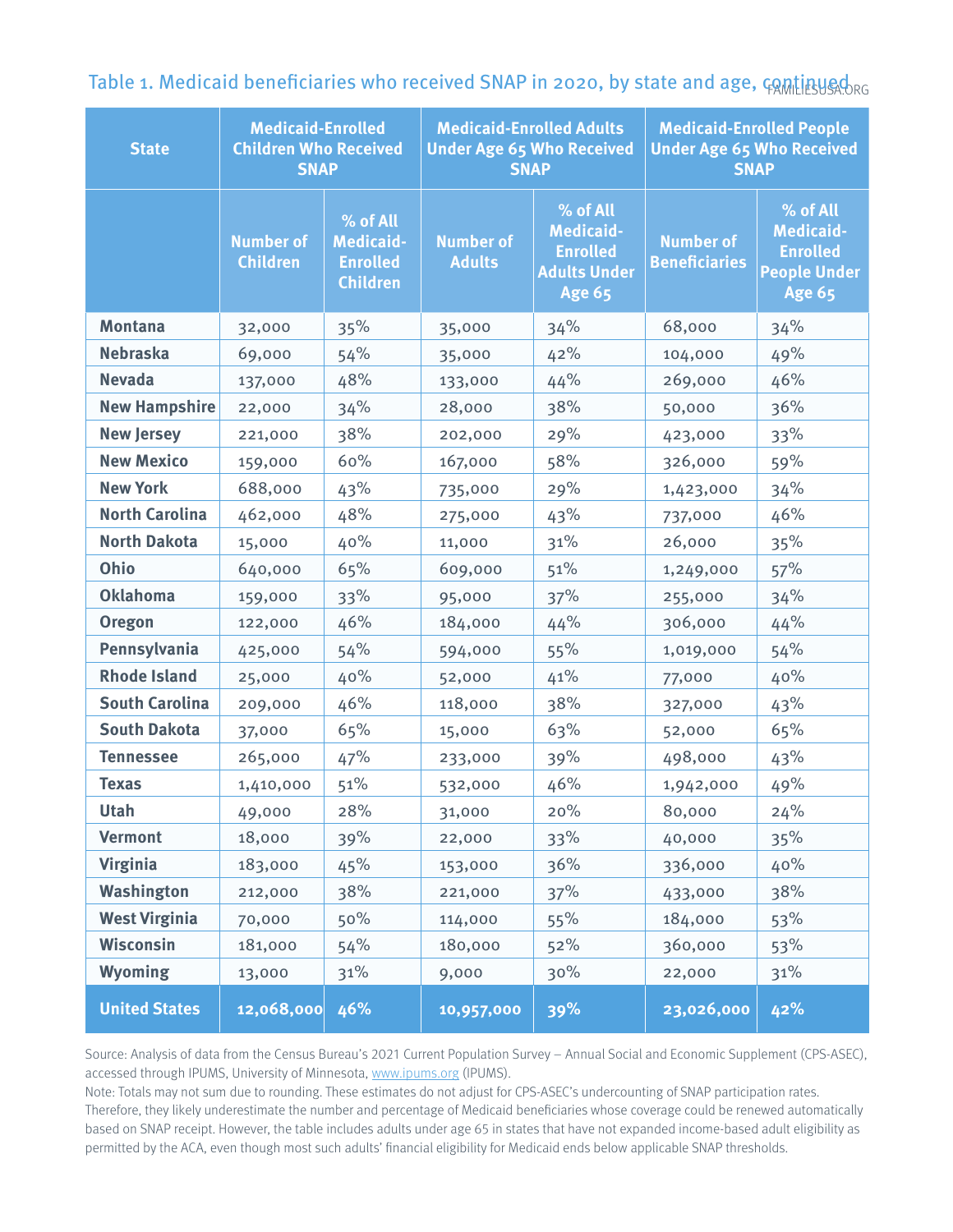### <span id="page-6-0"></span>**By Acting Quickly, States Can Maximize Efficiency Gains**

CMS must grant a waiver under Social Security Act §1902(e)(14)(A) for a state to implement SNAPbased auto-renewal[.23](#page-10-0) To obtain such a waiver, a state need only submit a letter to its CMS state lead.

Even though most Medicaid programs already access SNAP data to verify eligibility, many states would benefit from starting work soon to improve information systems. Ideally, such systems will automatically (a) "ping" SNAP case records when a Medicaid redetermination is about to occur, and (b) renew coverage for 12 months, generating appropriate notices, if the beneficiary receives SNAP.<sup>[24](#page-10-0)</sup> Once such systems let states renew eligibility for numerous beneficiaries without a Medicaid worker needing to "touch the case," understaffed state and local agencies will find it much easier to cope with the enormous task of redetermining eligibility for the remaining Medicaid families.

Unfortunately, information technology development takes time. If a state does not operate an integrated Medicaid-SNAP eligibility system, the state will need to obtain or develop protocols for determining whether identities match despite minor differences in identifying information (for example, when SNAP calls someone "James" and the Medicaid program calls the same person "Jim," or when one of the two program's files has transposed adjacent digits in a social security number). CMS officials have made clear that they are willing to provide technical assistance to states grappling with such issues.

Starting that work quickly will help fully automated systems come online faster, providing states with significant administrative relief. Even before the PHE ends, some states could begin autorenewing SNAP beneficiaries' Medicaid coverage for 12 months, reducing the number of people whose eligibility must be evaluated manually when the PHE sunsets.

It is possible that in states with highly prescriptive and detailed Medicaid statutes governing redeterminations, legislative action will be needed to authorize these changes. However, most states should be able to implement this option through administrative action.

Some states that are unable to fully automate SNAP-based renewal before redeterminations begin could nonetheless implement effective "work-arounds" that realize significant administrative gains, pending systems changes. For example, matches between Medicaid and SNAP records could produce a list of Medicaid beneficiaries slated for redetermination who receive SNAP. Case workers could rapidly renew everyone on the list, automatically generating appropriate notices. Even in a worst-case scenario, Medicaid workers handling a redetermination could use "look-up rights" to see whether a beneficiary receives SNAP and, if so, immediately renew the beneficiary. Even that scenario would generate savings, based on past state experience. When Alabama was first implementing Express Lane Eligibility (ELE) to automatically renew children's coverage based on SNAP receipt, it realized modest administrative savings during an initial phase that required case workers to exercise "look-up rights," then very significant savings once full automation took effect.<sup>25</sup>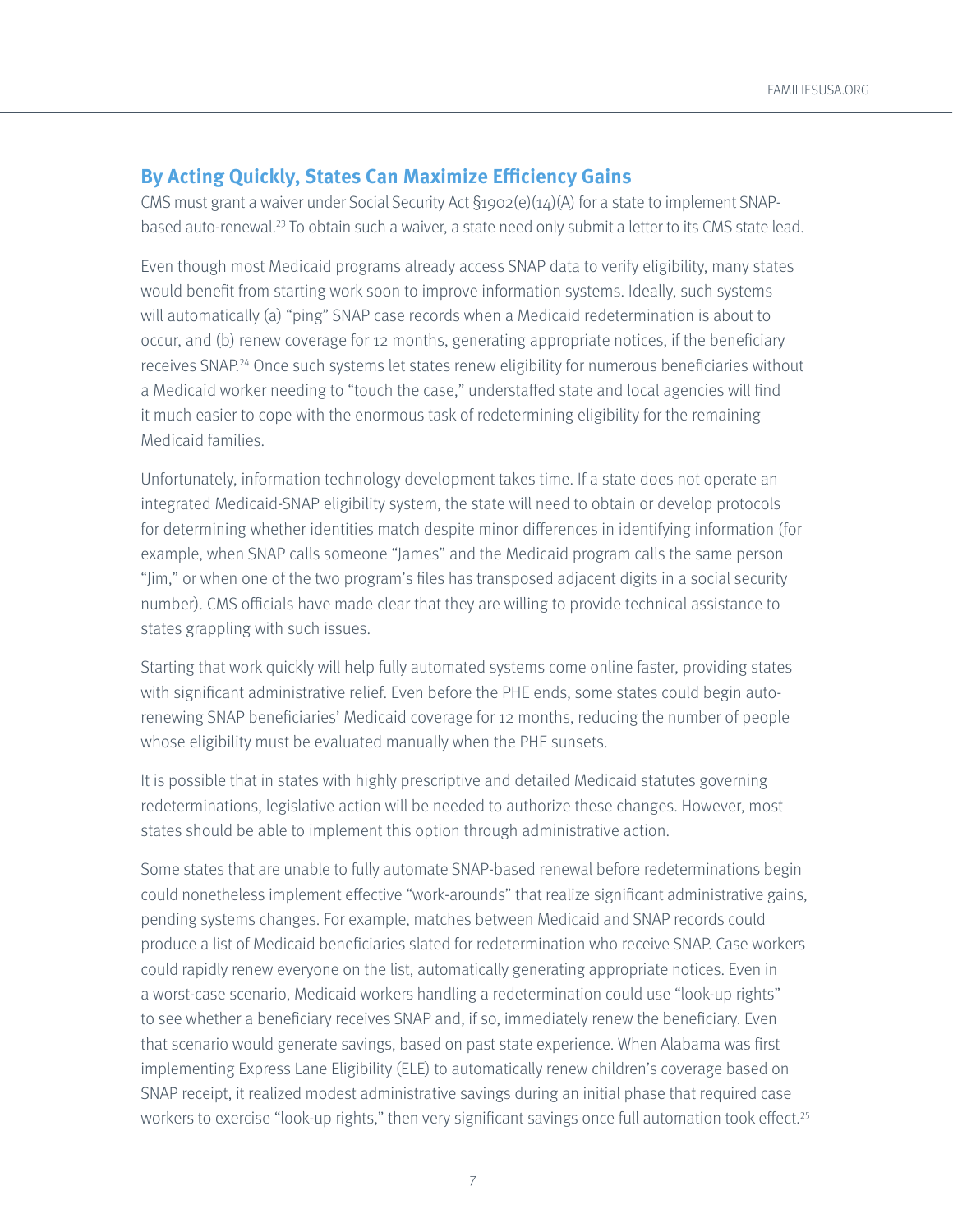## <span id="page-7-0"></span>**This CMS-Approved Option Improves Both the Reality and the Appearance of Program Integrity**

According to Medicaid regulations,<sup>26</sup> program integrity is damaged when "eligible individuals [are] denied coverage," not just when "ineligible individuals [are] approved." A state that automatically renews SNAP beneficiaries, nearly all of whom qualify for Medicaid, prevents numerous incorrect eligibility outcomes. An eligible family whose Medicaid is renewed based on SNAP receipt cannot suffer the erroneous eligibility outcome of termination for not providing requested paperwork.

Research suggests that whenever a group of people is known to have at least an 80% likelihood of being eligible for Medicaid, automatic renewal reduces overall eligibility errors by preventing eligible beneficiaries from being terminated for procedural reasons.<sup>27</sup> When, as in the case of SNAP, the likelihood of eligibility exceeds 90%, electronic renewal cuts total eligibility errors by more than 50%. Relying on SNAP eligibility for Medicaid renewals under ELE has thus been an attractive approach implemented by more conservative states, not just more progressive states.<sup>28</sup>

CMS has made clear that it will consider renewals based on  $1902(e)(14)(A)$  waivers to comply with Medicaid statutes and regulations for the purposes of Payment Error Rate Measurement and Medicaid Eligibility Quality Control programs.[29](#page-10-0) Maximizing renewals under such waivers will thus lower states' reported error rates, in addition to substantially increasing the overall accuracy of eligibility outcomes.

#### **Conclusion**

Medicaid beneficiaries are likely to experience huge coverage losses when states begin redetermining eligibility. State eligibility workers are also likely to be overwhelmed at a time when hiring additional staff may be difficult, given tight labor markets. If states do business as they have in the past, a surprisingly small proportion of those who lose Medicaid will actually be found ineligible. Rather, numerous beneficiaries will be sent notices, not provide requested paperwork, and, as a result, lose their health care. In many cases, they will reapply for the program later. State short-term procedural terminations will thus needlessly raise administrative costs when Medicaid must process new applications that could have been avoided through earlier auto-renewal.

States can protect millions of eligible Medicaid beneficiaries from procedural terminations of essential health coverage, while saving taxpayer dollars otherwise spent on program administration and strengthening program integrity. One particular step will yield tremendous gains: implementing the new CMS-approved option to electronically renew beneficiaries whenever SNAP agencies have already found them to be sufficiently indigent to qualify for SNAP.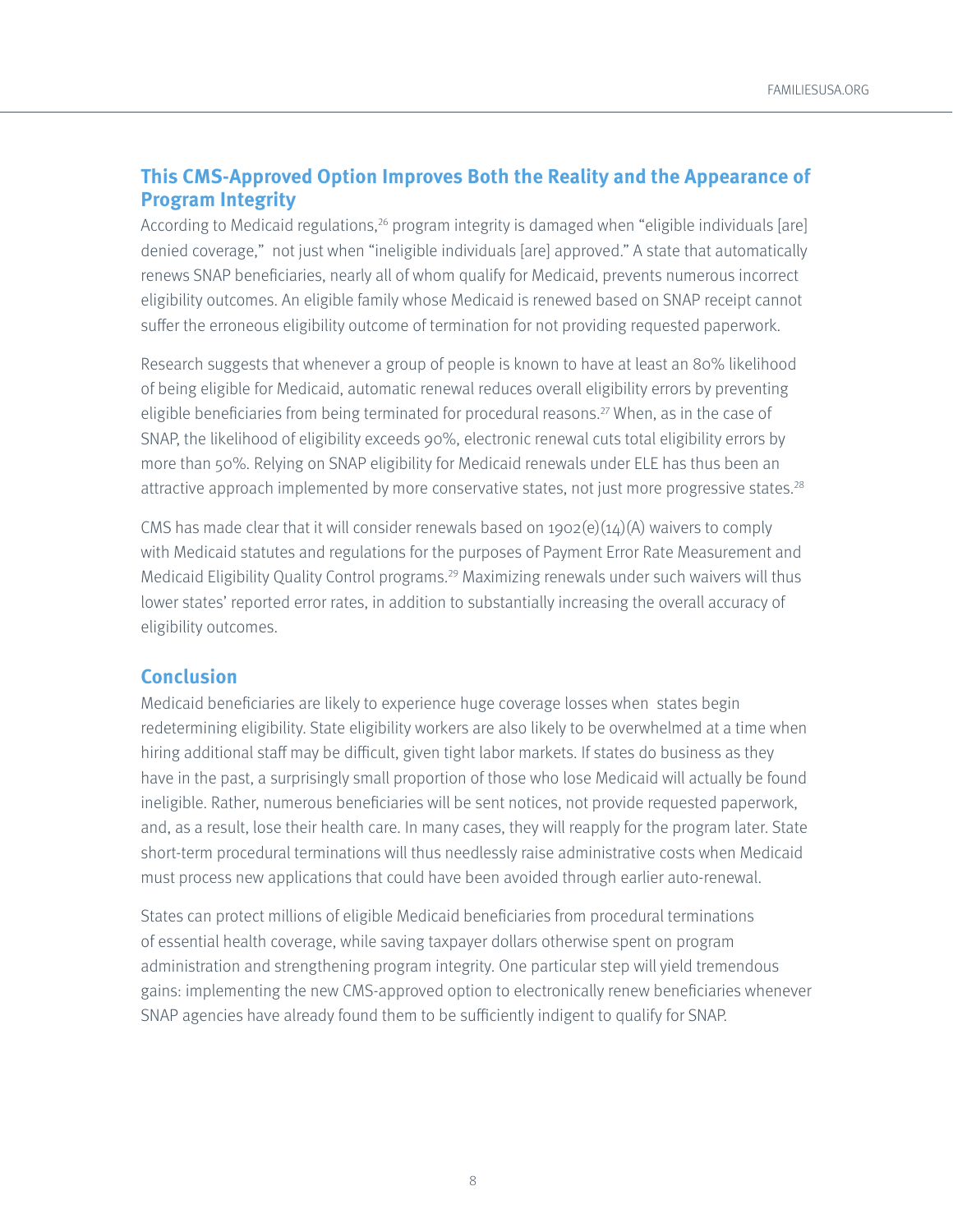#### <span id="page-8-0"></span>**Endnotes**

[1](#page-0-0) Center for Medicaid and CHIP Services, Promoting Continuity of Coverage and Distributing Eligibility and Enrollment Workload in Medicaid, the Children's Health Insurance Program (CHIP), and Basic Health Program (BHP) Upon Conclusion of the COVID-19 Public Health Emergency, SHO #22-001, (Center for Medicaid and CHIP Services, March 3, 2022), <https://www.medicaid.gov/federal-policy-guidance/downloads/sho22001.pdf>.

2 See, for example, Emmett Ruff and Eliot Fishman, The Return of Churn: State Paperwork Barriers Caused More than 1.5 Million Low-Income People to Lose Their Medicaid Coverage in 2018 (Families USA, April 2019), [https://familiesusa.org/](https://familiesusa.org/wp-content/uploads/2019/09/Return_of_Churn_Analysis.pdf) [wp-content/uploads/2019/09/Return\\_of\\_Churn\\_Analysis.pdf;](https://familiesusa.org/wp-content/uploads/2019/09/Return_of_Churn_Analysis.pdf) Stan Dorn, Joe Weissfeld, and Emmett Ruff, America's Children Are Losing Health Insurance, Putting Their Futures at Risk: How National Lawmakers Can Help, (Families USA, September 2019),

[https://familiesusa.org/wp-content/uploads/2019/10/COV\\_Child-Health-Emergency\\_Report-Part-I-1.pdf.](https://familiesusa.org/wp-content/uploads/2019/10/COV_Child-Health-Emergency_Report-Part-I-1.pdf)

3 Pub. L. No. 116-127 (2020).

4 Terminations are allowed for beneficiaries who move out of state, who request termination, or who die.

5 Centers for Medicare and Medicaid Services, August and September 2021 Medicaid and CHIP Enrollment Trends Snapshot (CMS), [https://www.medicaid.gov/medicaid/national-medicaid-chip-program-information/downloads/](https://www.medicaid.gov/medicaid/national-medicaid-chip-program-information/downloads/august-september-2021-medicaid-chip-enrollment-trend-snapshot.pdf) [august-september-2021-medicaid-chip-enrollment-trend-snapshot.pdf](https://www.medicaid.gov/medicaid/national-medicaid-chip-program-information/downloads/august-september-2021-medicaid-chip-enrollment-trend-snapshot.pdf).

6 Megan Messerly, "Next Big Health Crisis: 15M People Could Lose Medicaid When Pandemic Ends," Politico, February 2, 2022, <https://www.politico.com/news/2022/02/02/medicaid-states-pandemic-loss-00004153>.

[7](#page-1-0) Rachana Pradhan, "Why Millions on Medicaid Are at Risk of Losing Coverage in the Months Ahead," NPR, February 14, 2022, [https://www.npr.org/sections/health-shots/2022/02/14/1080295015/why-millions-on-medicaid-are-at-risk-of](https://www.npr.org/sections/health-shots/2022/02/14/1080295015/why-millions-on-medicaid-are-at-risk-of-losing-coverage-in-the-months-ahead)[losing-coverage-in-the-months-ahead](https://www.npr.org/sections/health-shots/2022/02/14/1080295015/why-millions-on-medicaid-are-at-risk-of-losing-coverage-in-the-months-ahead).

 $^{\rm 8}$  $^{\rm 8}$  $^{\rm 8}$  Matthew Buettgens and Andrew Green, What Will Happen to Medicaid Enrollees' Health Coverage After the Public Health Emergency? Updated Projections of Medicaid Coverage and Costs (Urban Institute, March 2022), [https://www.](https://www.urban.org/sites/default/files/publication/105507/what-will-happen-to-medicaid-enrollees-health-coverage-after-the-public-health-emergency_1_1.pdf) [urban.org/sites/default/files/publication/105507/what-will-happen-to-medicaid-enrollees-health-coverage-after-the](https://www.urban.org/sites/default/files/publication/105507/what-will-happen-to-medicaid-enrollees-health-coverage-after-the-public-health-emergency_1_1.pdf)[public-health-emergency\\_1\\_1.pdf](https://www.urban.org/sites/default/files/publication/105507/what-will-happen-to-medicaid-enrollees-health-coverage-after-the-public-health-emergency_1_1.pdf).

9 Address changes are likely to affect a higher proportion of beneficiaries now than in the past, for two reasons. First, much more time has passed since consumers initially enrolled in coverage compared to pre-pandemic Medicaid operations. Second, the pandemic worsened housing instability, forcing a higher proportion of low-income families to change addresses. As a result, more state notices are likely to go to the wrong address, and a higher proportion of families will not provide requested information simply because they never receive a notice making the request.

Moreover, many Medicaid agency staff and Medicaid beneficiaries have never gone through a Medicaid redetermination. Unfamiliarity is likely to increase the proportion of beneficiaries who lose coverage by mistake.

Finally, state and local agencies administering Medicaid programs have significant workforce shortages. At the same time that they have an unusually depleted program staff, Medicaid agencies will face the largest backlog of redeterminations experienced in the program's history. The combination of greatly increased demands and greatly reduced capacity is likely to yield worse results than were common under pre-pandemic conditions.

<sup>10</sup> The largest previous one-year loss of Medicaid coverage ever recorded took place in 2018, when the number of beneficiaries under age 65 fell by 2.2 million, according to CPS-ASEC data. Families USA analysis of 1980-2018 CPS-ASEC data, accessed through IPUMS, University of Minnesota, www.ipums.org (IPUMS); United States Census Bureau, Health Insurance: Tables 2018-Forward, Table H-01 for 2017, 2018, 2019, and 2020, https://www.census.gov/data/tables/time-series/demo/incomepoverty/cps-hi/hi.2020.html, last revised October 8, 2021. The American Community Survey (ACS) generally takes much larger samples than CPS-ASEC, providing increased reliability, but ACS did not track health coverage before 2008. Based on ACS data, the largest past loss of Medicaid coverage took place from 2018 to 2019, when the number of Medicaid enrollees under age 65 declined by 1.7 million. Families USA analysis of ACS data, 2008-2020, accessed through IPUMS.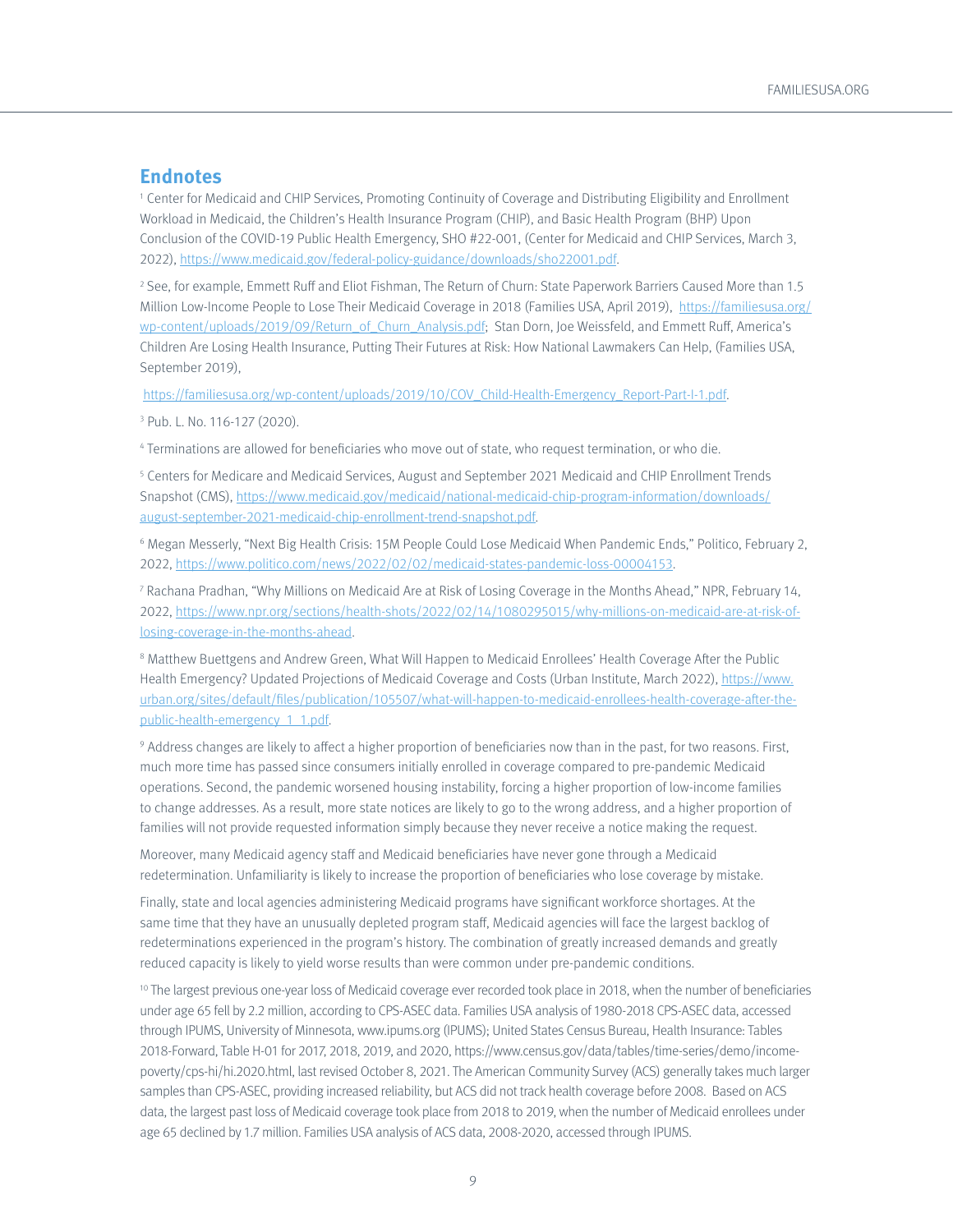<span id="page-9-0"></span> $11$  Utah provided a grim preview of what could happen in many if not most states when Medicaid redeterminations resume. In 2020, the state redetermined eligibility for children in its separate CHIP program after receiving approval to take that step in the closing days of the Trump administration. Utah terminated coverage for more than 40% of all children enrolled in CHIP. For 85% of children losing coverage, the state ended health care not because it found the children to be ineligible, but because their families did not respond to state notices by providing requested paperwork. Katie Workman, "41% of Utah CHIP Recipients Lost Coverage in May Due to Government Reversal," KSL.com, June 17, 2021, [https://www.ksl.com/](https://www.ksl.com/article/50188678/41-of-utah-chip-recipients-lost-coverage-in-may-due-to-government-reversal) [article/50188678/41-of-utah-chip-recipients-lost-coverage-in-may-due-to-government-reversal.](https://www.ksl.com/article/50188678/41-of-utah-chip-recipients-lost-coverage-in-may-due-to-government-reversal)

[12](#page-2-0) When Texas ended health coverage for nearly 150,000 children, missing paperwork was the prime cause. The state mailed income update forms multiple times during each 12-month eligibility period, and only 30% of families responded. More than 90% of all terminations resulted from the state not receiving a response. Allie Morris, "Texas Kicks Thousands of Low-Income Children off Medicaid Over Missing Paperwork," San Antonio Express News, March 29, 2019, [https://www.expressnews.com/news/politics/texas\\_legislature/article/Texas-kicks-thousands-of-low-income-children](https://www.expressnews.com/news/politics/texas_legislature/article/Texas-kicks-thousands-of-low-income-children-off-13727929.php)[off-13727929.php.](https://www.expressnews.com/news/politics/texas_legislature/article/Texas-kicks-thousands-of-low-income-children-off-13727929.php)

<sup>[13](#page-2-0)</sup> At the legislature's behest, Louisiana began mailing "pre-closure" notices to Medicaid beneficiaries in mid-July 2021. Louisiana Department of Health (DOH), Some Medicaid Members May Receive Pre-Closure Notices, June 17, 2021, [https://ldh.la.gov/news/6213.](https://ldh.la.gov/news/6213) The notices told beneficiaries that, unless they provided information demonstrating their eligibility, they would be disenrolled when the public health emergency ended. Because 85% of past Medicaid terminations occurred not when people were found ineligible but when they did not respond to state notices, and because only 30% of families responded to those notices, the state anticipated that 160,000 people could lose Medicaid when redeterminations began. Louisiana DOH, Medicaid Quarterly Wage Check Process: Response to HCR 43 of the 2019 Regular Legislative Session (Louisiana Department of Health, September 2019), [https://ldh.la.gov/assets/](https://ldh.la.gov/assets/docs/LegisReports/HCR43Report.pdf) [docs/LegisReports/HCR43Report.pdf;](https://ldh.la.gov/assets/docs/LegisReports/HCR43Report.pdf) Philip Kiefer, "Many Louisiana Residents May Need to Renew Medicaid Benefits as COVID-19 Emergency Winds Down," The LENS, June 29, 2021, [https://thelensnola.org/2021/06/29/many-louisiana](https://thelensnola.org/2021/06/29/many-louisiana-residents-may-need-to-renew-medicaid-benefits-as-covid-19-emergency-winds-down/)[residents-may-need-to-renew-medicaid-benefits-as-covid-19-emergency-winds-down/.](https://thelensnola.org/2021/06/29/many-louisiana-residents-may-need-to-renew-medicaid-benefits-as-covid-19-emergency-winds-down/)

<sup>14</sup> In Arkansas, the state terminated coverage for nearly 60,000 beneficiaries over an 18-month period in 2017 and 2018. Between 60% and 80% of these terminations were for procedural reasons, most often because the state had not heard from beneficiaries after sending them requests for information. Benjamin Hardy, "Scrubbed from the System: Why Medicaid Enrollment Has Dropped by Almost 60,000 People in 18 Months," Arkansas Times, August 9, 2018, [https://](https://arktimes.com/news/cover-stories/2018/08/09/scrubbed-from-the-system) [arktimes.com/news/cover-stories/2018/08/09/scrubbed-from-the-system.](https://arktimes.com/news/cover-stories/2018/08/09/scrubbed-from-the-system)

<sup>15</sup> In 2018, 70,000 people in Missouri lost coverage after the Medicaid program stopped collecting data from other agencies that could have shown whether beneficiaries remained eligible. Instead, the state sent beneficiaries forms asking for information about their current circumstances, even if the agency could have previously gathered that same information on its own. When families did not complete and return the forms, the state ended their Medicaid. Emmett Ruff and Eliot Fishman, The Return of Churn, 2019.

<sup>16</sup> Between January 2016 and May 2019, Tennessee's Medicaid program ended 11,000 children's coverage after finding them ineligible. The state terminated nearly 13 times as many children – 140,000 — not because they were found ineligible, but because their families did not respond to lengthy renewal packets sent by the state. See Table 1 in Tennessee Comptroller of the Treasury, "Special Project: Division of TennCare's Redetermination Process and the Impact on Children's Enrollment," Performance Audit Report, February 2020,<https://www.documentcloud.org/documents/6770443-TennCare-Audit.html>.

<sup>17</sup> Executive Office of the President, Office of Management and Budget, Study to Identify Methods to Assess Equity: Report to the President (OMB, July 2021), [https://www.whitehouse.gov/wp-content/uploads/2021/08/OMB-Report-on-](https://www.whitehouse.gov/wp-content/uploads/2021/08/OMB-Report-on-E013985-Implementation_508-Compliant-Secure-v1.1.pdf)[E013985-Implementation\\_508-Compliant-Secure-v1.1.pdf.](https://www.whitehouse.gov/wp-content/uploads/2021/08/OMB-Report-on-E013985-Implementation_508-Compliant-Secure-v1.1.pdf)

18 Kinda Serafi, Cindy Mann, and Nina V. Punukollu, The Risk of Coverage Loss for Medicaid Beneficiaries as the COVID-19 Public Health Emergency Ends (Manatt Health for The Commonwealth Fund, September 23, 2021), [https://](https://www.commonwealthfund.org/blog/2021/risk-coverage-loss-medicaid-beneficiaries-covid-19?utm_source=alert&utm_medium=email&utm_campaign=Achieving+Universal+Coverage) [www.commonwealthfund.org/blog/2021/risk-coverage-loss-medicaid-beneficiaries-covid-19?utm\\_source=alert&utm\\_](https://www.commonwealthfund.org/blog/2021/risk-coverage-loss-medicaid-beneficiaries-covid-19?utm_source=alert&utm_medium=email&utm_campaign=Achieving+Universal+Coverage) [medium=email&utm\\_campaign=Achieving+Universal+Coverage](https://www.commonwealthfund.org/blog/2021/risk-coverage-loss-medicaid-beneficiaries-covid-19?utm_source=alert&utm_medium=email&utm_campaign=Achieving+Universal+Coverage).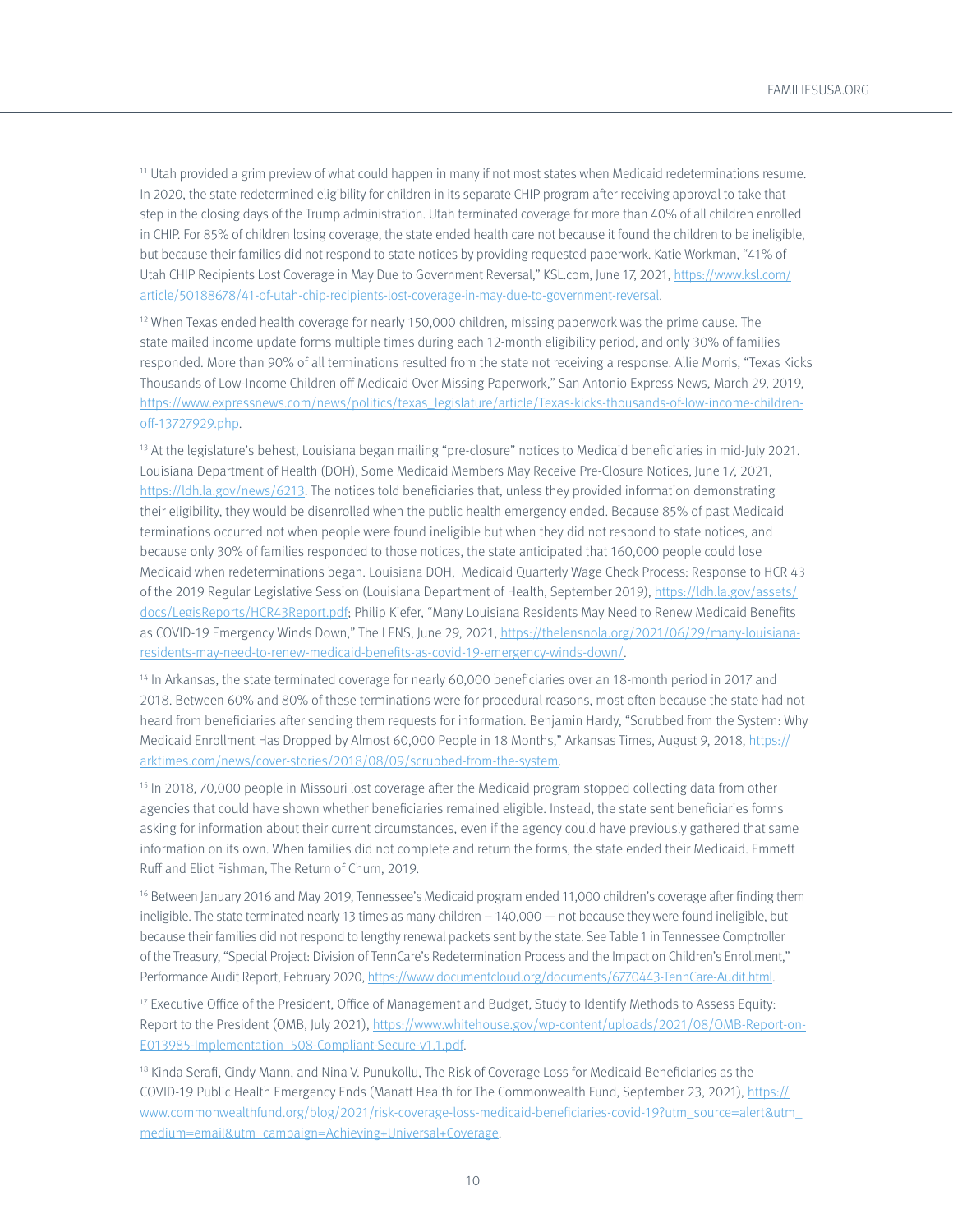<span id="page-10-0"></span>19 See footnote 4 in Center for Medicaid and CHIP Services, Facilitating Medicaid and CHIP Enrollment and Renewal in 2014, SHO #13-003, ACA #26, May 17, 2013, [https://www.medicaid.gov/Federal-Policy-Guidance/downloads/SHO-13-003.pdf.](https://www.medicaid.gov/Federal-Policy-Guidance/downloads/SHO-13-003.pdf)

<sup>20</sup> These results come from an analysis of 2021 CPS-ASEC data, accessed through IPUMS.

21 Jonathan Rothbaum, Liana Fox, and Kathryn Shantz, Fixing Errors in a SNAP: Addressing SNAP Under-reporting to Evaluate Poverty (U.S. Census Bureau and Urban Institute, October 18, 2021), [https://www.census.gov/content/](https://www.census.gov/content/dam/Census/newsroom/press-kits/2022/assa/assa-jan2022-paper-fixing%20errors-in-a-snap.pdf) [dam/Census/newsroom/press-kits/2022/assa/assa-jan2022-paper-fixing%20errors-in-a-snap.pdf;](https://www.census.gov/content/dam/Census/newsroom/press-kits/2022/assa/assa-jan2022-paper-fixing%20errors-in-a-snap.pdf) Bilal Habib, How CBO Adjusts for Survey Underreporting of Transfer Income in Its Distributional Analyses, Working Paper 2018-07 (Congressional Budget Office, July 2018), [https://www.cbo.gov/system/files/2018-07/54234-workingpaper.pdf.](https://www.cbo.gov/system/files/2018-07/54234-workingpaper.pdf)

22 Analysis of 2021 CPS-ASEC data, accessed through IPUMS.

 $23$  This provision requires Medicaid agencies to base financial eligibility for beneficiaries who are neither elderly nor disabled on Modified Adjusted Gross Income, which differs from income methodologies used by SNAP. The subparagraph's final sentence provides, "The Secretary may waive such provisions of this title and title XXI as are necessary to ensure that States establish income and eligibility determination systems that protect beneficiaries."

 $24$  Under 42 CFR §435.916(a)(2), such a notice must explain the basis for the eligibility determination and notify the family of their obligation to inform the agency if any information in the notice is inaccurate. The notice must also make clear that the recipient is not obliged to take action for coverage to continue.

[25](#page-6-0) Margaret Wilkinson, Brigette Courtot, and Ian Hill. CHIPRA Express Lane Eligibility Evaluation: Case Study of Alabama's Express Lane Eligibility, Final Report. (Urban Institute, January 13, 2014), [https://www.urban.org/sites/default/files/](https://www.urban.org/sites/default/files/publication/59791/2000281-CHIPRA-Express-Lane-Eligibility-Evaluation-Case-Study-of-Alabama%E2%80%99s-Express-Lane-Eligibility.pdf) [publication/59791/2000281-CHIPRA-Express-Lane-Eligibility-Evaluation-Case-Study-of-Alabama%E2%80%99s-](https://www.urban.org/sites/default/files/publication/59791/2000281-CHIPRA-Express-Lane-Eligibility-Evaluation-Case-Study-of-Alabama%E2%80%99s-Express-Lane-Eligibility.pdf)[Express-Lane-Eligibility.pdf.](https://www.urban.org/sites/default/files/publication/59791/2000281-CHIPRA-Express-Lane-Eligibility-Evaluation-Case-Study-of-Alabama%E2%80%99s-Express-Lane-Eligibility.pdf)

[26](#page-7-0) 42 CFR §435.952(c)(2)(ii).

<sup>27</sup> Stan Dorn and Matthew Buettgens, Administrative Renewal, Accuracy of Redetermination Outcomes, and Administrative Costs (Urban Institute, October 2013), [https://www.urban.org/sites/default/files/publication/24031/412921-](https://www.urban.org/sites/default/files/publication/24031/412921-Administrative-Renewal-Accuracy-of-Redetermination-Outcomes-and-Administrative-Costs.PDF) [Administrative-Renewal-Accuracy-of-Redetermination-Outcomes-and-Administrative-Costs.PDF.](https://www.urban.org/sites/default/files/publication/24031/412921-Administrative-Renewal-Accuracy-of-Redetermination-Outcomes-and-Administrative-Costs.PDF)

 $28$  For example, Alabama, Louisiana and South Carolina have all used Express Lane Eligibility to automatically renew children's Medicaid eligibility based on SNAP receipt. Sheila Hoag et al., CHIPRA Mandated Evaluation of Express Lane Eligibility: Final Findings (Mathematica Policy Research, Urban Institute, and Health Management Associates, December 2013), [https://aspe.hhs.gov/sites/default/files/migrated\\_legacy\\_files//138071/ELE%20Final%20Report%20to%20](https://aspe.hhs.gov/sites/default/files/migrated_legacy_files//138071/ELE%20Final%20Report%20to%20ASPE%2012%2011%2013.pdf) [ASPE%2012%2011%2013.pdf.](https://aspe.hhs.gov/sites/default/files/migrated_legacy_files//138071/ELE%20Final%20Report%20to%20ASPE%2012%2011%2013.pdf)

29 Kinda Serafini, New CMS Guidance on Expectations for Unwinding Federal Medicaid Continuous Coverage (Manatt Health, March 11, 2022), [https://www.shvs.org/new-cms-guidance-on-expectations-for-unwinding-federal-medicaid](https://www.shvs.org/new-cms-guidance-on-expectations-for-unwinding-federal-medicaid-continuous-coverage/)[continuous-coverage/](https://www.shvs.org/new-cms-guidance-on-expectations-for-unwinding-federal-medicaid-continuous-coverage/).